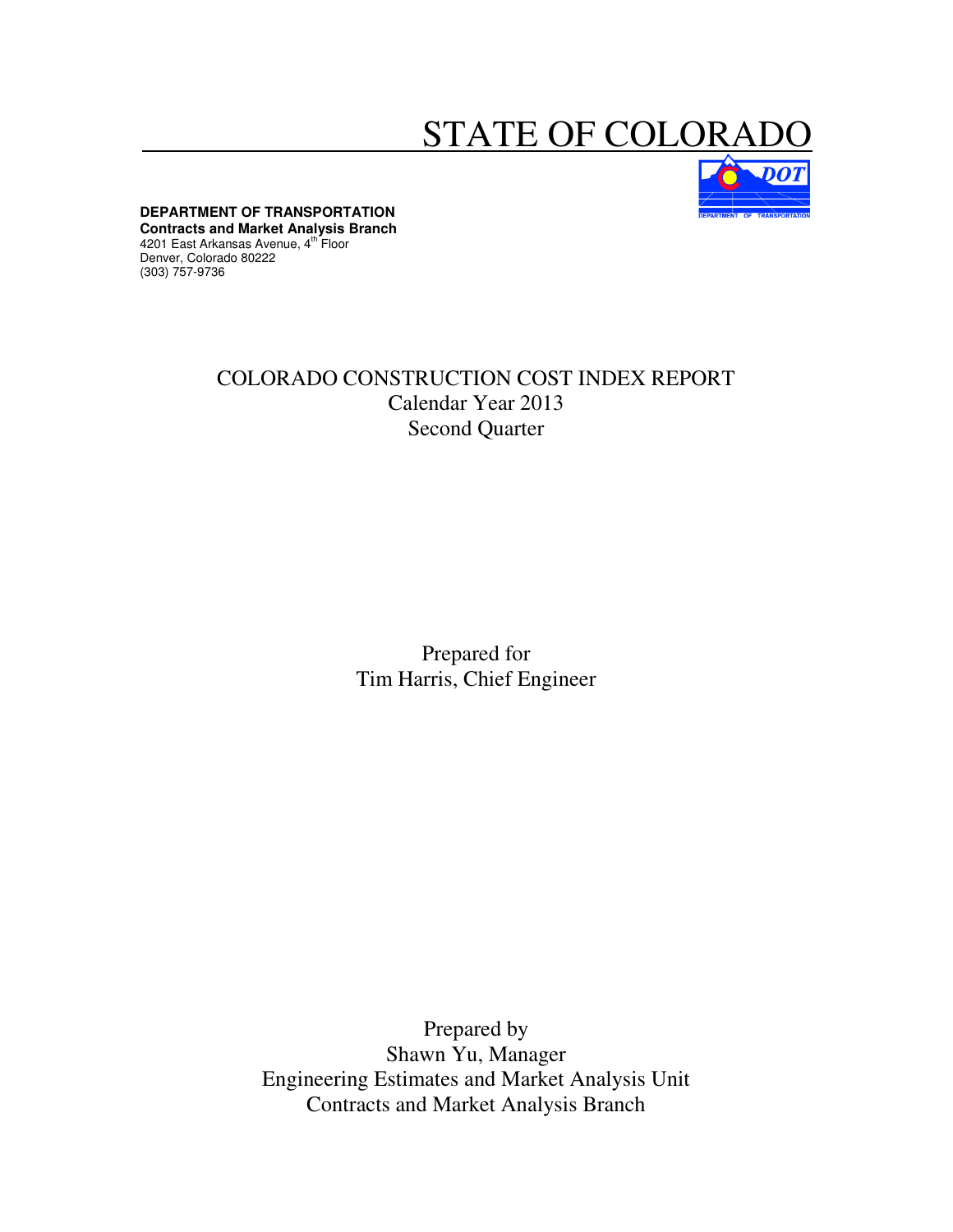# STATE OF COLORADO



**DEPARTMENT OF TRANSPORTATION Contracts and Market Analysis Branch**  4201 East Arkansas Avenue, 4<sup>th Floor</sup> Denver, Colorado 80222 (303) 757-9736

### CCI REPORT SUMMARY

## 2<sup>nd</sup> QUARTER ENDING June 30, 2013

| Cumulative change from calendar year 2012 Quarter 113.00% |  |
|-----------------------------------------------------------|--|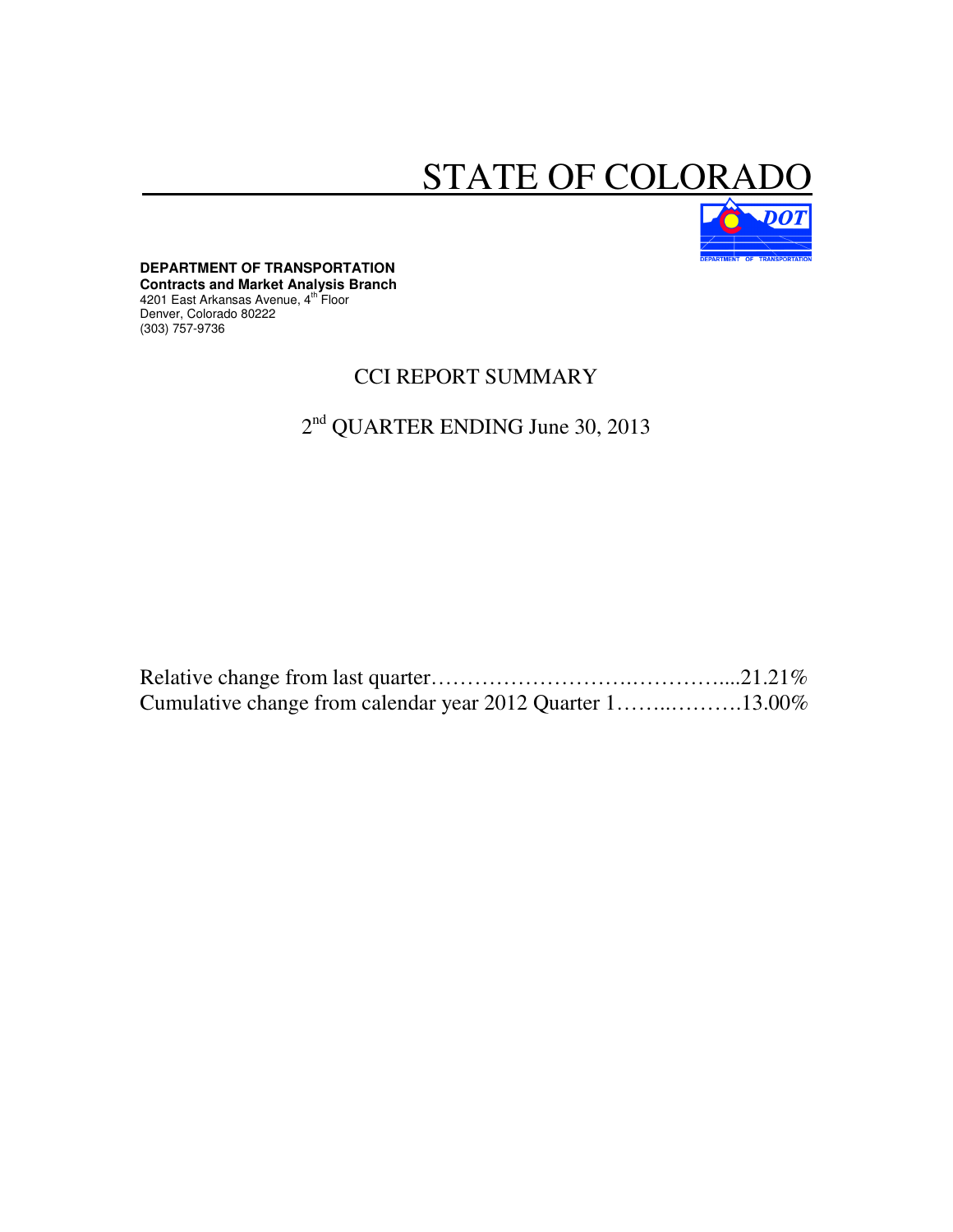#### **Summary for all Design-Bid-Build projects awarded between 4/1/2013 and 6/30/2013**

| Project Amount                     | Number of<br>Projects | Number of<br><b>Bidders</b> | <b>Biddable Items</b><br><b>Total Amount</b> | Average<br>Number of<br><b>Bidders</b> |
|------------------------------------|-----------------------|-----------------------------|----------------------------------------------|----------------------------------------|
| \$0.00 to \$599,999.99             | 12                    | 51                          | \$4,034,333.73                               | 4.25                                   |
| \$600,000.00 to \$1,499,999.99     | 10                    | 45                          | \$10,613,332.48                              | 4.50                                   |
| \$1,500,000.00 to \$4,999,999.99   | 21                    | 104                         | \$70,051,315.61                              | 4.95                                   |
| \$5,000,000.00 to \$9,999,999.99   | 6                     | 35                          | \$38,678,910.06                              | 5.83                                   |
| \$10,000,000.00 to \$19,999,999.99 | 0                     | 0                           | \$0.00                                       | 0.00                                   |
| \$20,000,000.00 or Greater         | 0                     | 0                           | \$0.00                                       | 0.00                                   |
| Total                              | 49                    | 235                         | \$123,377,891.88                             | 4.80                                   |

Average number of bidders per project decreased to 4.80 this quarter from 5.32 the previous quarter. Average cost per Design-Bid-Build project was \$2,517,916.16.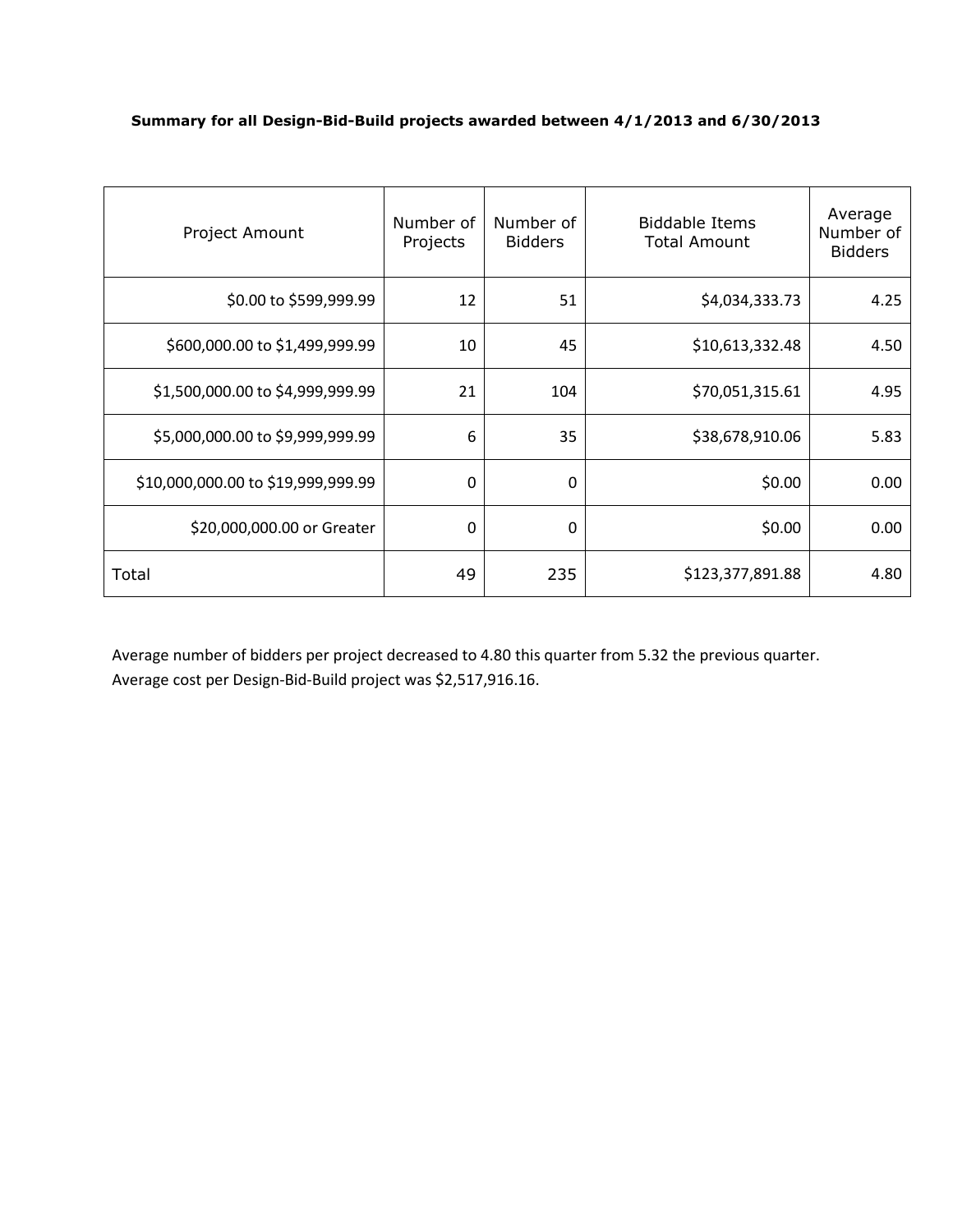### Colorado Construction Cost Index Tabulations

|                       |              |            | Earthwork  |            | Hot Mix Asphalt | <b>Structural Concrete</b><br><b>Concrete Pavement</b> |             | Reinforcing Steel |          | Fisher Ideal Index |              |          |            |
|-----------------------|--------------|------------|------------|------------|-----------------|--------------------------------------------------------|-------------|-------------------|----------|--------------------|--------------|----------|------------|
|                       | Year Quarter | Price (\$) | Qty (CY)   | Price (\$) | Qty (TON)       | Price (\$)                                             | $Qty(SY)^*$ | Price (\$)        | Qty (CY) | Price (\$)         | Qty (LB)     | Relative | Cumulative |
| 2010 Q2               |              |            |            |            |                 |                                                        |             |                   |          |                    |              |          | 0.8288     |
| 2010 Q3               |              |            |            |            |                 |                                                        |             |                   |          |                    |              |          | 0.9482     |
| 2010 Q4               |              |            |            |            |                 |                                                        |             |                   |          |                    |              |          | 0.9261     |
| 2011 Q1               |              |            |            |            |                 |                                                        |             |                   |          |                    |              |          | 0.8943     |
| 2011 Q2               |              |            |            |            |                 |                                                        |             |                   |          |                    |              |          | 0.9604     |
| 2011 Q3               |              |            |            |            |                 |                                                        |             |                   |          |                    |              |          | 1.0616     |
| 2011 Q4               |              |            |            |            |                 |                                                        |             |                   |          |                    |              |          | 0.9944     |
| 2012 Q1               |              | 9.32       | 295,331.00 | 83.52      | 611,829.00      | 29.47                                                  | 459,695.83  | 433.44            | 7,636.00 | 0.88               | 1,956,874.00 |          | 1.0000     |
| $2012$ Q <sup>2</sup> |              | 10.61      | 367,636.10 | 82.65      | 328,357.21      | 31.18                                                  | 264,194.31  | 472.96            | 5,910.00 | 0.97               | 833,101.00   | 1.0190   | 1.0190     |
| 2012 Q3               |              | 11.92      | 212,117.00 | 90.76      | 59,799.23       | 34.76                                                  | 107,643.81  | 487.93            | 2,388.20 | 1.04               | 485,586.00   | 1.0995   | 1.1204     |
| 2012 Q4               |              | 9.49       | 246,805.00 | 102.24     | 146,197.04      | $n/a**$                                                | $n/a**$     | 527.68            | 1,772.00 | 0.94               | 310,307.00   | 1.0344   | 1.1590     |
| 2013 Q1               |              | 8.08       | 659,125.00 | 76.07      | 393,759.56      | 31.81                                                  | 549,580.81  | 487.00            | 9,019.00 | 0.87               | 1,929,721.00 | 0.8044   | 0.9323     |
| 2013 Q2               |              | 12.75      | 316,498.00 | 84.37      | 501,946.32      | 52.18                                                  | 60,482.78   | 427.09            | 6,857.00 | 0.91               | 1,048,761.00 | 1.2121   | 1.1300     |

Weighted average prices and quantities are calculated after outliers (< 5% and > 95%) are removed in the preceding 7 years for a given quarter.

NOTE: Grayed out data (2010 Q2 through 2011 Q4) are calculated from previously published data with 1987 as base year, rebased to 2012 Q1 = 1.0000.

\* Concrete Pavement is normalized to 9 inches thick.

\*\* Assuming same price and quantity as previous quarter for index calculations, due to insufficient data of this sub group.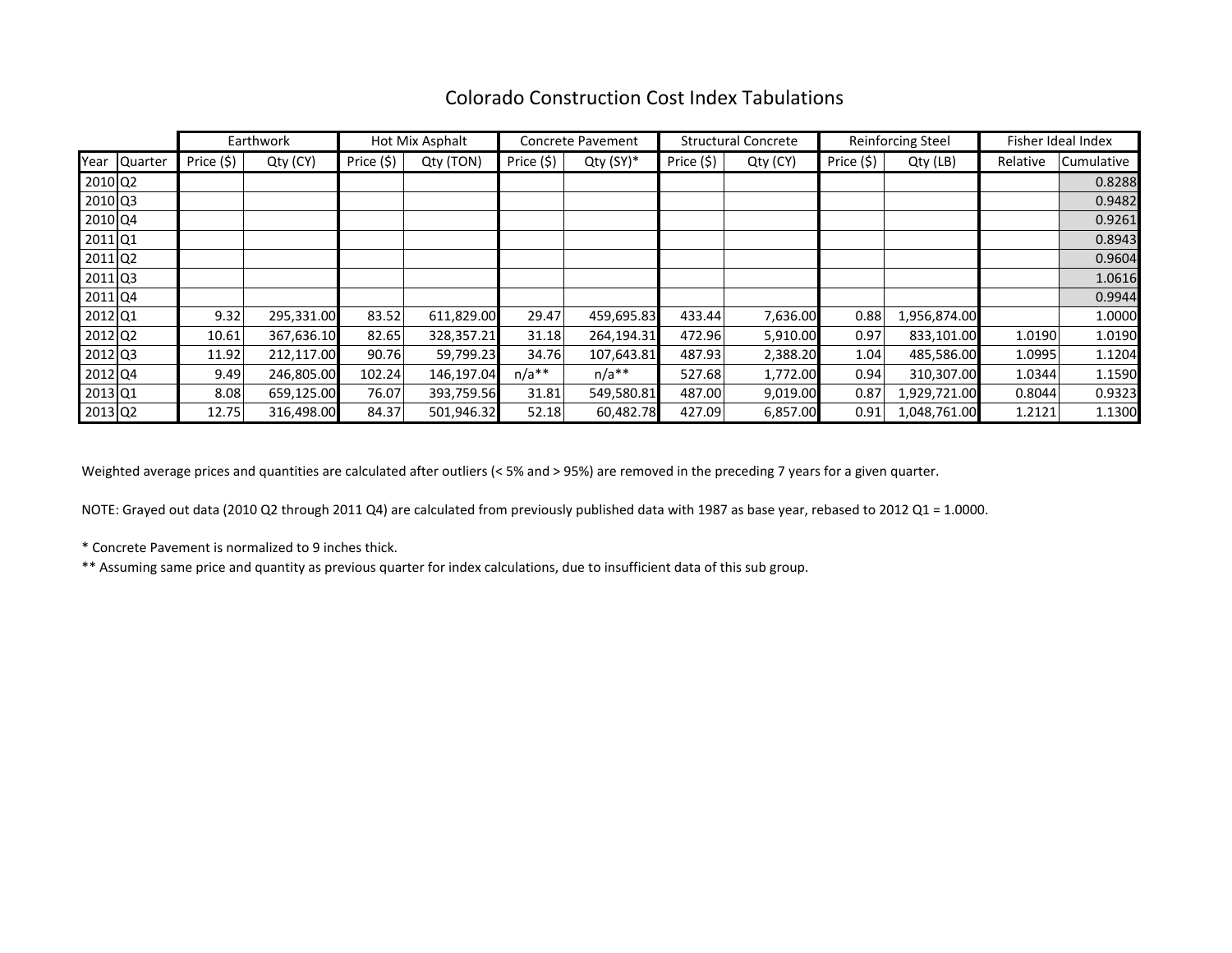

## **Colorado CCI - Second Quarter (Ending June 30, 2013)**

NOTE 1: Data between 2010 Q2 and 2011 Q4 are calculated from previously published data with 1987 as base year, rebased to 2012 Q1 = 1.0000.

NOTE 2: Data from 2012 Q1 and after are calculated using Fisher Ideal Index.